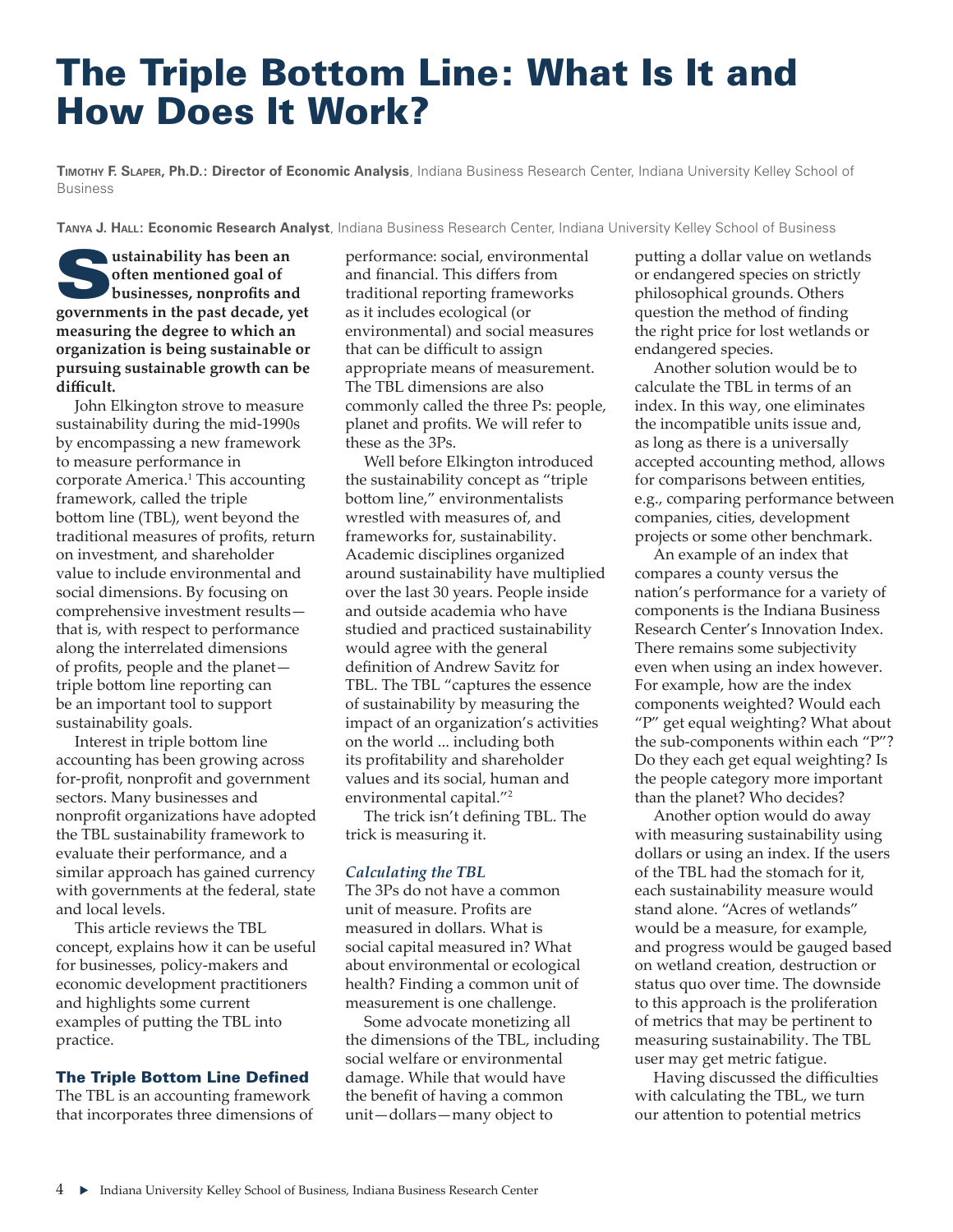for inclusion in a TBL calculation. Following that, we will discuss how businesses and other entities have applied the TBL framework.

# What Measures Go into the Index?

There is no universal standard method for calculating the TBL. Neither is there a universally accepted standard for the measures that comprise each of the three TBL categories. This can be viewed as a strength because it allows a user to adapt the general framework to the needs of different entities (businesses or nonprofits), different projects or policies (infrastructure investment or educational programs), or different geographic boundaries (a city, region or country).

Both a business and local government agency may gauge environmental sustainability in the same terms, say reducing the amount of solid waste that goes into landfills, but a local mass transit might measure success in terms of passenger miles, while a for-profit bus company would measure success in terms of earnings per share. The TBL can accommodate these differences.

Additionally, the TBL is able to be case (or project) specific or allow a broad scope—measuring impacts across large geographic boundaries—or a narrow geographic scope like a small town. A case (or project) specific TBL would measure the effects of a particular project in a specific location, such as a community building a park. The TBL can also apply to infrastructure projects at the state level or energy policy at the national level.

The level of the entity, type of project and the geographic scope will drive many of the decisions about what measures to include. That said, the set of measures will ultimately be determined by stakeholders and

*The level of the entity, type of project and the geographic scope will drive many of the decisions about what measures to include.*

subject matter experts and the ability to collect the necessary data. While there is significant literature on the appropriate measures to use for sustainability at the state or national levels, in the end, data availability will drive the TBL calculations. Many of the traditional sustainability measures, measures vetted through academic discourse, are presented below.

# *Economic Measures*

Economic variables ought to be variables that deal with the bottom line and the flow of money. It could look at income or expenditures, taxes, business climate factors, employment, and business diversity factors. Specific examples include:

- Personal income
- Cost of underemployment
- Establishment churn
- Establishment sizes
- Job growth
- Employment distribution by sector
- Percentage of firms in each sector
- Revenue by sector contributing to gross state product

## *Environmental Measures*

Environmental variables should represent measurements of natural resources and reflect potential influences to its viability. It could incorporate air and water quality, energy consumption, natural resources, solid and toxic waste, and land use/land cover. Ideally, having long-range trends available for each of the environmental variables

would help organizations identify the impacts a project or policy would have on the area. Specific examples include:

- Sulfur dioxide concentration
- Concentration of nitrogen oxides
- Selected priority pollutants
- Excessive nutrients
- Electricity consumption
- Fossil fuel consumption
- Solid waste management
- Hazardous waste management
- Change in land use/land cover

# *Social Measures*

Social variables refer to social dimensions of a community or region and could include measurements of education, equity and access to social resources, health and well-being, quality of life, and social capital. The examples listed below are a small snippet of potential variables:

- Unemployment rate
- Female labor force participation rate
- Median household income
- Relative poverty
- Percentage of population with a post-secondary degree or certificate
- Average commute time
- Violent crimes per capita
- Health-adjusted life expectancy

Data for many of these measures are collected at the state and national levels, but are also available at the local or community level. Many are appropriate for a community to use when constructing a TBL. However, as the geographic scope and the nature of the project narrow, the set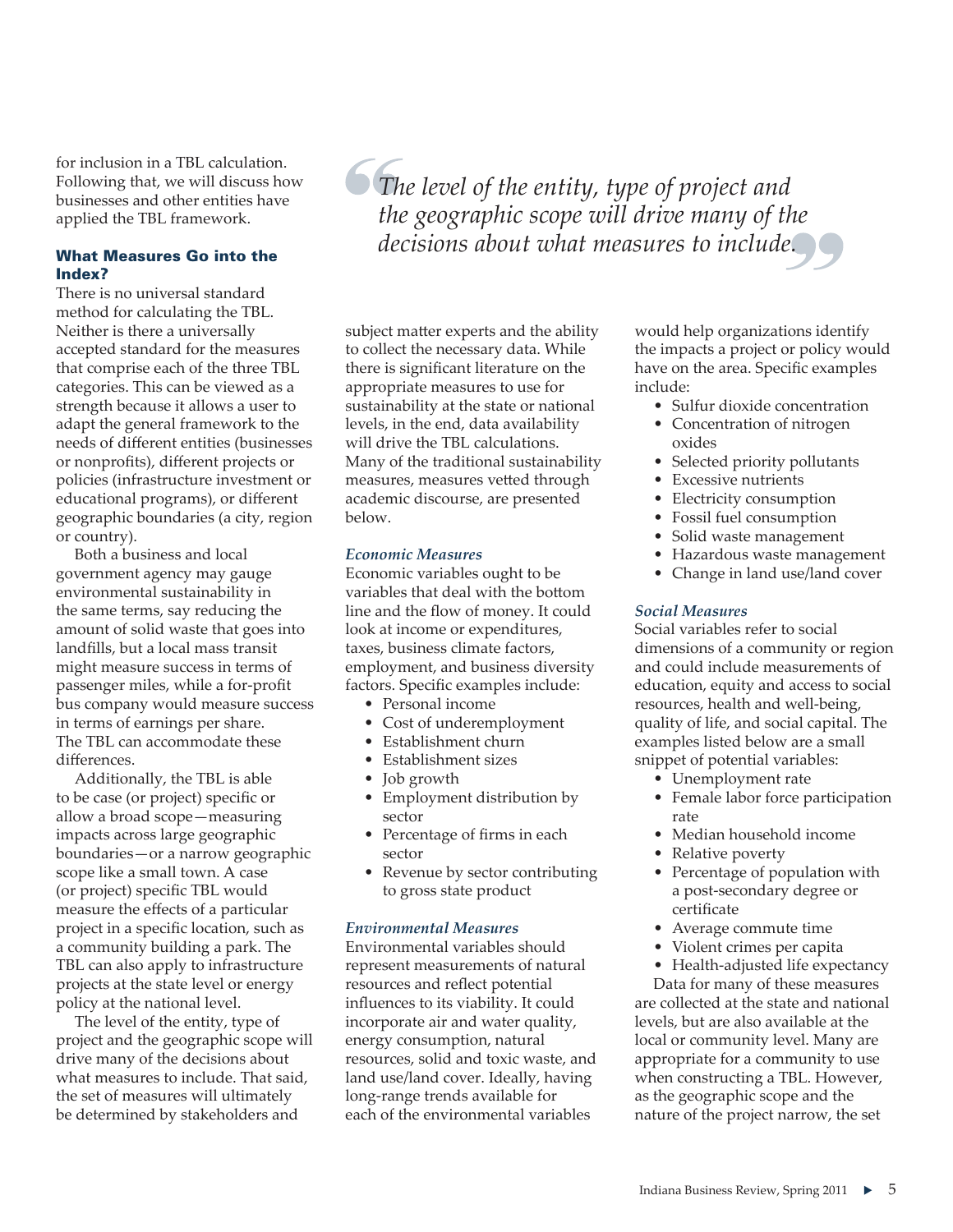of appropriate measures can change. For local or community-based projects, the TBL measures of success are best determined locally.

There are several similar approaches to secure stakeholder participation and input in designing the TBL framework: developing a decision matrix to incorporate public preferences into project planning and decision-making,<sup>3</sup> using a "narrative format" to solicit shareholder participation and comprehensive project evaluation,<sup>4</sup> and having stakeholders rank and weigh components of a sustainability framework according to community priorities.<sup>5</sup> For example, a community may consider an important measure of success for an entrepreneurial development program to be the number of woman-owned companies formed over a five-year time period. Ultimately, it will be the organization's responsibility to produce a final set of measures applicable to the task at hand.

# Variations of the Triple Bottom Line Measurement

The application of the TBL by businesses, nonprofits and governments are motivated by the principles of economic, environmental and social sustainability, but differ with regard to the way they measure the three categories of outcomes. Proponents who have developed and applied sustainability assessment frameworks like the TBL encountered many challenges, chief among them, how to make an index that is both comprehensive and meaningful and how to identify suitable data for the variables that compose the index.

The Genuine Progress Indicator (GPI), for example, consists of 25 variables that encompass economic, social and environmental factors. Those variables are converted into monetary units and summed into a single, dollar-denominated measure.<sup>6</sup> Minnesota developed its own progress indicator comprised of 42 variables that focused on the goals of a healthy economy and gauged progress in achieving these goals.7

There is a large body of literature on integrated assessment<sup>8</sup> and sustainability measures that grew out of the disciplines that measure environmental impact. These are not constrained by strict economic theory for measuring changes in social welfare.9 Researchers in environmental policy argue that the three categories—economic, social and environmental—need to be integrated in order to see the complete picture of the consequences that a regulation, policy or economic development project may have and to assess policy options and tradeoffs.

## Who Uses the Triple Bottom Line?

Businesses, nonprofits and government entities alike can all use the TBL.

#### *Businesses*

The TBL and its core value of sustainability have become compelling in the business world due to accumulating anecdotal evidence of greater long-term profitability. For example, reducing waste from packaging can also reduce costs. Among the firms that have been exemplars of these approaches are General Electric, Unilever, Proctor and Gamble, 3M and Cascade Engineering.10 Although these

companies do not have an indexbased TBL, one can see how they measure sustainability using the TBL concept. Cascade Engineering, for example, a private firm that does not need to file the detailed financial paperwork of public companies, has identified the following variables for their TBL scorecard:

- **Economic**
- o Amount of taxes paid • **Social**
	- o Average hours of training/ employee
	- o From welfare to career retention
	- o Charitable contributions
- **Environmental/Safety**
	- o Safety incident rate
	- o Lost/restricted workday rate
	- o Sales dollars per kilowatt hours
	- o Greenhouse gas emissions
	- o Use of post-consumer and industrial recycled material
	- o Water consumption
	- o Amount of waste to landfill

## *Nonprofits*

Many nonprofit organizations have adopted the TBL and some have partnered with private firms to address broad sustainability issues that affect mutual stakeholders. Companies recognize that aligning with nonprofit organizations makes good business sense, particularly those nonprofits with goals of economic prosperity, social well-being and environmental protection.<sup>11</sup>

The Ford Foundation has funded studies that used variations of the TBL to measure the effects of programs to increase wealth in dozens of rural regions across the United States.12 Another example

*Companies recognize that aligning with nonprofit organizations makes good business sense, particularly those nonprofits with goals of economic prosperity, social well-being and environmental protection.*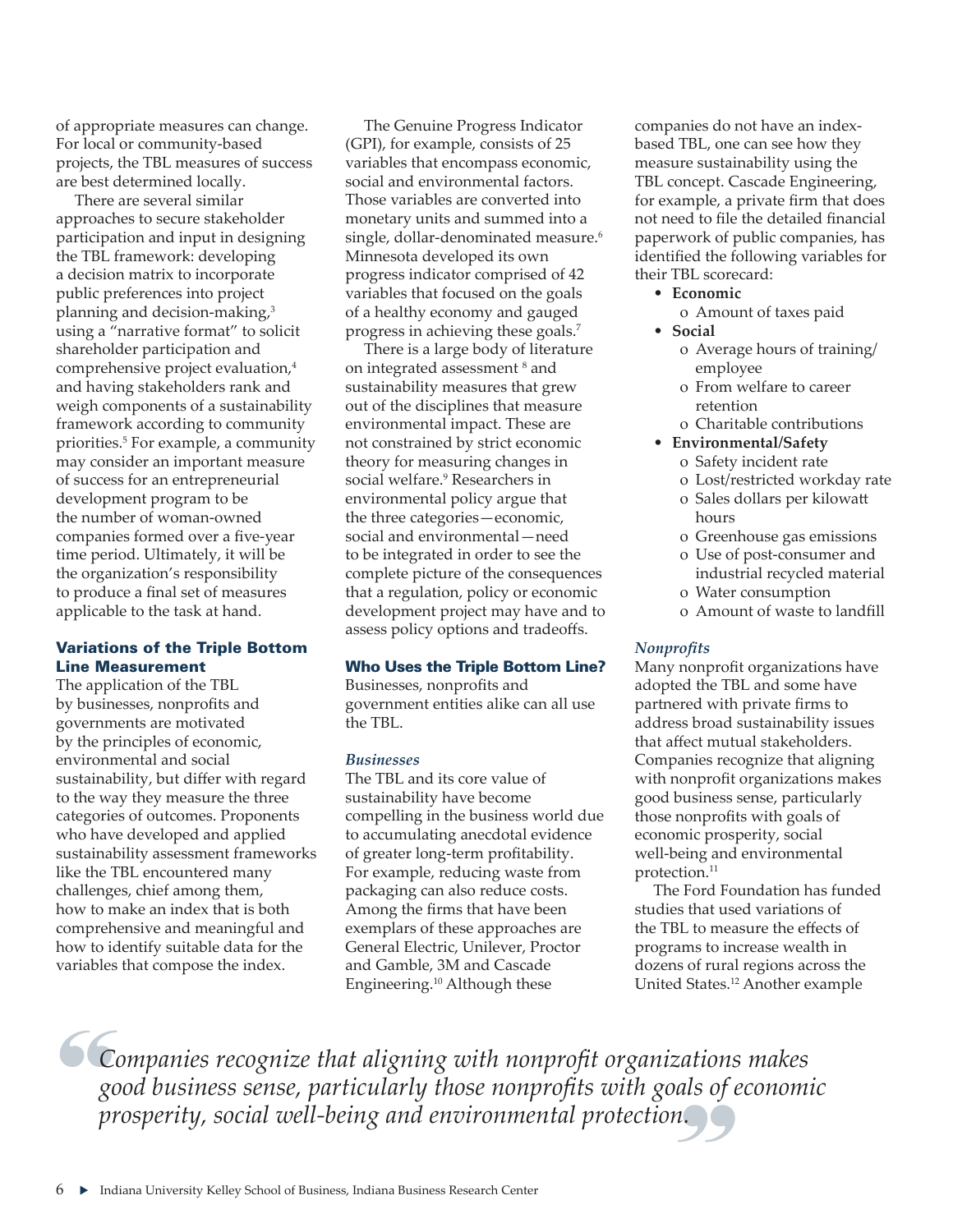is RSF Social Finance,<sup>13</sup> a nonprofit organization that uniquely focuses on how their investments improve all three categories of the TBL. While RSF takes an original approach to the TBL concept, one can see how the TBL can be tailored to nearly any organization. Their approach includes the following:

- **Food and Agriculture**  (economic): Explore new economic models that support sustainable food and agriculture while raising public awareness of the value of organic and biodynamic farming.
- **Ecological Stewardship**  (environmental): Provide funding to organizations and projects devoted to sustaining, regenerating and preserving the earth's ecosystems, especially integrated, systems-based and culturally relevant approaches.
- **Education and the Arts** (social): Fund education and arts projects that are holistic and therapeutic.

# *Government*

State, regional and local governments are increasingly adopting the TBL and analogous sustainability assessment frameworks as decisionmaking and performance-monitoring tools. Maryland, Minnesota, Vermont, Utah, the San Francisco Bay Area and Northeast Ohio area have conducted analyses using the TBL or a similar sustainability framework.

Policy-makers use these sustainability assessment frameworks to decide which actions they should or should not take to make society more sustainable. Policy-makers want to know the cause and effect relationship between actions projects or policies—and whether the results move society toward or away from sustainability. The State of Maryland, for example, uses a blended GPI-TBL framework to compare initiatives—for example, investing in clean energy—against

*The concept of the triple bottom line can be used regionally by communities to encourage economic development growth in a sustainable manner.*

the baseline of "doing nothing" or against other policy options.14

Internationally, the European Union uses integrated assessment to identify the "likely positive and negative impacts of proposed policy actions, enabling informed political judgments to be made about the proposal and identify trade-offs in achieving competing objectives."15 The EU guidelines have themselves been the subject of critique and have undergone several rounds of improvement.<sup>16</sup> The process of refining the guidelines shows both the transparency of the process and the EU commitment to integrated assessment.

# Regional Economic Development Initiatives

The concept of the triple bottom line can be used regionally by communities to encourage economic development growth in a sustainable manner. This requires an increased level of cooperation among businesses, nonprofit organizations, governments and citizens of the region. The following examples throughout the United States show various ways the TBL concept can be used to grow a region's economic base in a sustainable manner.

#### *Cleveland, Ohio*

In 2009, the mayor of Cleveland convened the Sustainable Cleveland 2019 (SC2019) Summit to bring together hundreds of people interested in applying the principles of sustainability to the design of the local economy.17 The SC2019 is a 10-year initiative to create a

sustainable economy in Cleveland by focusing on a TBL-like concept. The city uses four key areas for measuring sustainability: the personal and social environment, the natural environment, the built environment (e.g., infrastructure and urban growth patterns) and the business environment. Each key area has six goals. At this point, specific measurement indicators have not been fully developed; however, the city is looking to create a dashboard that could be combined to create an index for overall project success. This dashboard would allow for quick year-to-year assessment in the SC2019 progress.

# *Grand Rapids, Michigan, and the Surrounding Region*

In 2005, the Grand Rapids region created the nation's first "Community Sustainability Partnership" to develop a roadmap to lead Grand Rapids to sustainability. The region employs 14 major indicators related to the region's quality of life and environmental factors to determine progress made towards sustainability. Rather than create an index, target goals were established for each indicator. More detailed information of the metrics used for each indicator can be found in their TBL report.18 Below are brief explainations of the variables used to measure their TBL.

- **Environmental Quality**
	- o Waste: trends in recycling, refuse and yard waste
	- o Energy: energy consumption, natural gas